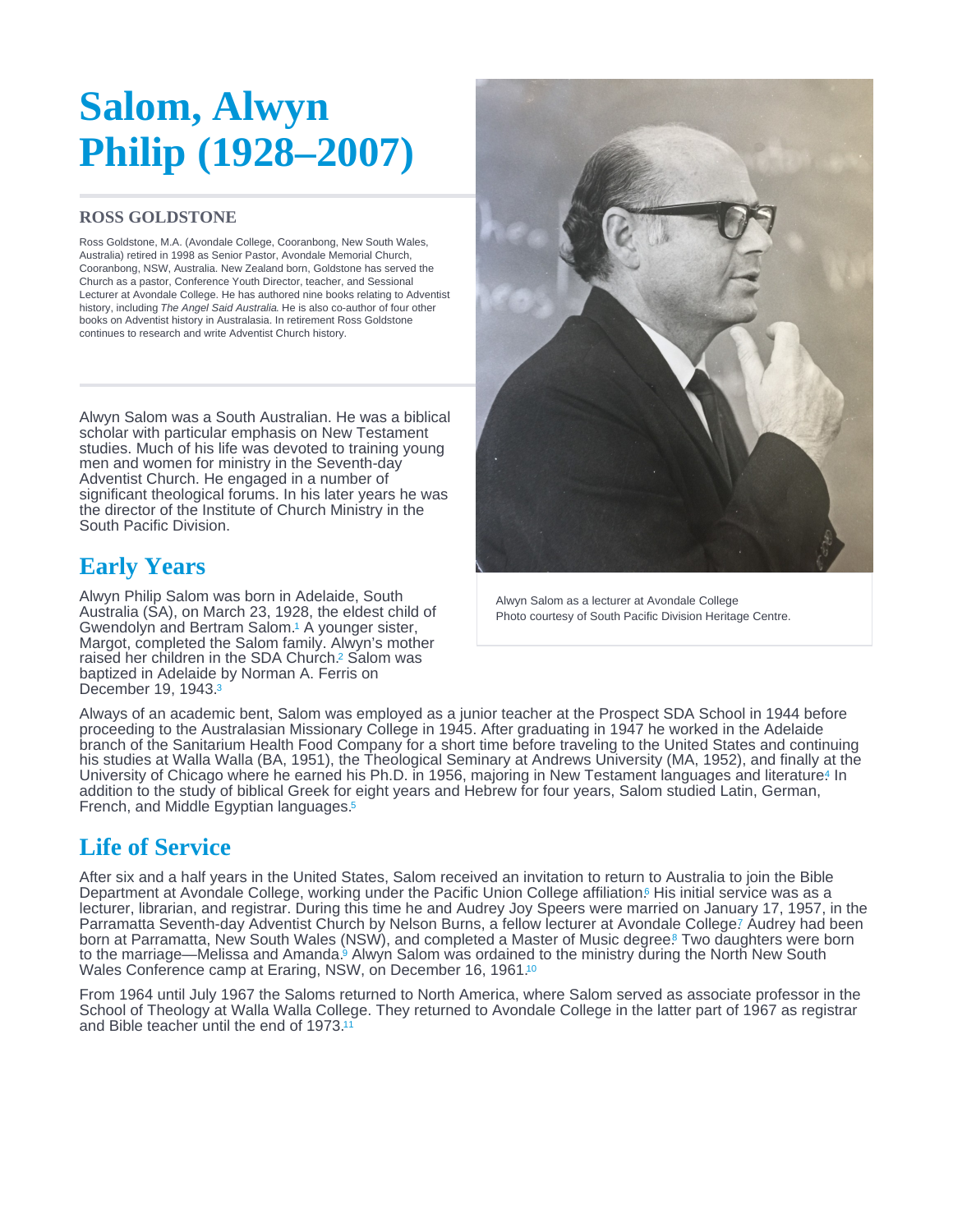<span id="page-1-0"></span>Sensing a need to gain experience as a church pastor, Salom accepted an invitation in 1974 into pastoral ministry in the North New South Wales Conference, where he was instrumental in the opening of the new Port Macquarie church. <sup>[12](#page-2-0)</sup> In 1976 he transferred to the Greater Sydney Conference, where he pastored the Wahroonga and Castle Hill churches, working in this conference until the end of 1980[.](#page-2-0)<sup>13</sup> These years in pastoral ministry enriched his teaching; in 1981 he returned to the Theology Department at Avondale College where, as department head, he was directly involved in shaping the curriculum to train clergy for the SDA Church.<sup>14</sup>

During these years he also worked to develop the theological acumen of pastors in the field. He had been involved in the first Australasian Bible Conference in December 1979 and was the convener of the Avondale Church Growth tours that commenced in 1985 and were held over a number of years into the early 1990s[.](#page-3-0)<sup>15</sup> He also had a burden for a trained laity, and to this end ran Bible study seminars both in Australia and New Zealand.<sup>6</sup>

## Contribution to Biblical Understanding Within the Church

As a lecturer in the classroom Salom was known for his penchant for thoroughness and accuracy. It was these very qualities that saw him become recognized as an authority in New Testament studies within the SDA denomination. He was the author of many articles in the denomination's publications.<sup>[17](#page-3-0)</sup>

His interests extended beyond theology into the more practical life of the church. He gave wise counsel on the practice of worship.18 But it was when theological controversy arose within the denomination that Salom's scholarship was called upon. For example, when within Australasia issues surrounding the biblical teaching of righteousness by faith became divisive, Alwyn Salom was one of the scholars appointed to a study group that issued a defining statement on the subject.<sup>19</sup> Later when the General Conference took issue with Desmond Ford over his teachings on the sanctuary, Alwyn Salom was appointed as one of the committee to review Ford's submissions and attended the Glacier View meetings, involving himself in the discussions and in the aftermath of those meetings. His contribution particularly related to issues in the book of Hebrews. [20](#page-3-0)

At the South Pacific Division session held in 1990 Salom was appointed associate director of the South Pacific Division Department of Church Ministries, with lay activities as his special interest<sup>21</sup> In this responsibility Salom was able to utilize his skills and experience across the region and contribute to the health and growth of the church until his retirement in January 1996. As part of his responsibilities he established a South Pacific Institute of Church Ministry. Andrews University had previously set up an Institute of Church Ministry with the purpose of "meeting the challenges of a variety of issues in the contemporary world." $22$  Salom adapted that objective to the context of the South Pacific. He traveled widely in this role, consulting with churches and the wider community?<sup>3</sup>

### Retirement

Retirement in 1996 did not end Salom's contribution to the development of the church in the South Pacific. He continued to visit widely and, as a result of his research and experience as director of the Institute of Church Ministry, wrote a book for wide community consumption entitled The Seventh-day Adventist Church in Australia.<sup>[24](#page-3-0)</sup>

It was while on a visit to Brisbane in Queensland that Salom was taken ill and unexpectedly died on February 18, 2007[.](#page-3-0)<sup>25</sup> His legacy has been the hundreds of ministers and others who owe their understanding of and commitment to Scripture to Alwyn Salom. Many of them have proceeded to advanced study in a range of theological disciplines and have occupied positions of church and community leadership.

#### **SOURCES**

Alwyn Philip Salom Biographical Records. South Pacific Division of the General Conference Archives. Folder: "Salom, Alwyn Philip." Document: "Biographical Information Blank."

Alwyn Philip Salom Biographical Records. South Pacific Division of the General Conference Archives. Folder: "Salom, Alwyn Philip." Document: "Salom, Alwyn Philip."

Alwyn Philip Salom Biographical Records. South Pacific Division of the General Conference Archives. Folder: "Salom, Alwyn Philip." Document: "Worker's Biographical Record."

"Alwyn Salom obituary." Record, April 21, 2007.

"Avondale Shuffle." Australasian Record, September 22, 1980.

"Brother Alwyn P. Salom . . ." Australasian Record, July 11, 1955.

Burns, N. C. "Salom—Speers marriage." Australasian Record, March 4, 1957.

"Christ Our Righteousness." Australasian Record, May 31, 1976.

"Christ Our Righteousness." ARH, May 27, 1976.

"Dr. Salom Travels 3500 kilometres in NZ," Australasian Record, September 16, 1995, 4.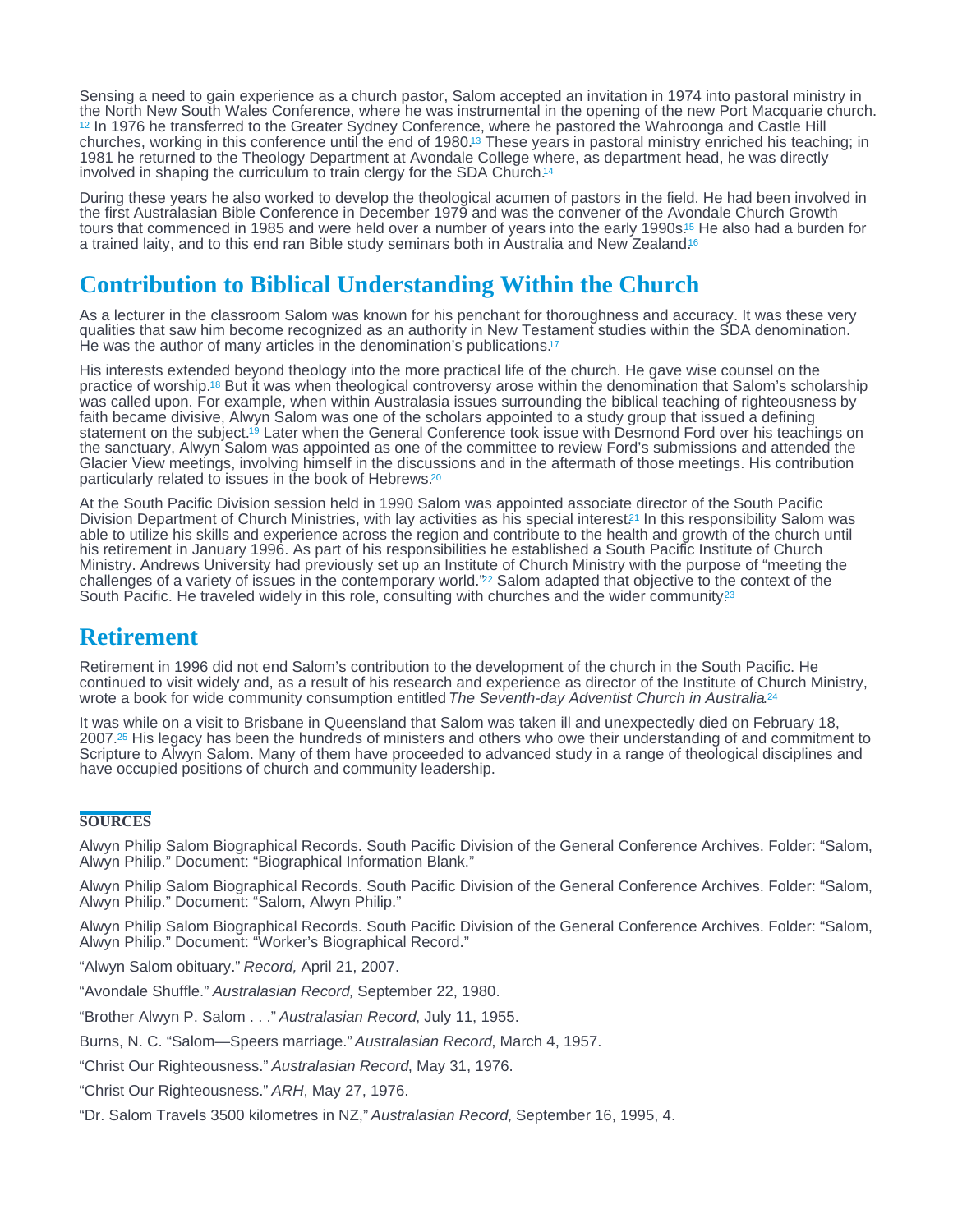<span id="page-2-0"></span>"Institute of Church Ministry." Accessed January 28, 2019.<https://digitalcommons.andrews.edu/icm>. Johnsson, William G. "Overview of a Historic Meeting." ARH, September 4, 1980. Kranz, Russell. "Mini Bible Attracts Crowds." Australasian Record, November 6, 1978. "Latest Research on the Seventh-day Adventist Church." Australasian Record, August 23, 2003. Leach, Cecily. "The New Zealand Bible Summer School." Australasian Record, April 15, 1974. Parr, Robert H. "Australasia Holds First Bible Conference." ARH, March 29, 1979. "Participants and Committees." Ministry, October 1980. Richards, W. J. "North New South Wales." Australasian Record, March 26, 1962. Salom, A. P. "ABSS Avondale Bible Summer School." Australasian Record, October 11, 1971. ———."?'Agape'—The Great Christian Virtue." Ministry, September 1961. ———.". . . and Worship Him." Australasian Record, May 10, 1971. ———. "Baptism in the New Testament." Ministry, September 1958. ———."N.Z.B.S.S. Stands for New Zealand Bible Summer School." Australasian Record, September 10, 1973. ———."Opening of New Port Macquarie Church." Australasian Record, December 23, 1974. ———."Ta Hagia in the Epistle to the Hebrews." Andrews University Seminary Studies 5, no. 1 (1967): 59–70.

- ———. "The New English Bible: A Preliminary Critique." Ministry, October 1961.
- ———."The Seven Last Words." ARH, June 2, 1966.

Salom, Alwyn P. The Seventh-day Adventist Church in Australia. Kew, VIC: Christian Research Association, 2002.

———"Why People Do Not Go to Church." Australasian Record, November 30, 2002.

Tolhurst, L. P. "A.B.S.S. Avondale Bible Summer School." Australasian Record, November 8, 1971.

Townend, C. A. "Avondale Church Growth Tour." Australasian Record, October 19, 1995.

#### **NOTES**

- 1. Alwyn Philip Salom Biographical Records, South Pacific Division of the General Conference Archives (Folder: "Salom, Alwyn Philip"; Document: "Biographical Information Blank")[.?](#page-0-0)
- 2. Alwyn Philip Salom Biographical Records, South Pacific Division of the General Conference Archives (Folder: "Salom, Alwyn Philip"; Document: "Worker's Biographical Record").[?](#page-0-0)
- 3. Salom Biographical Records ("Worker's Biographical Record"); Salom Biographical Records ("Biographical Information Blank").[?](#page-0-0)
- 4. Salom Biographical Records ("Biographical Information Blank").[?](#page-0-0)
- 5. Ibid[.?](#page-0-0)

8.<br>Alwyn Philip Salom Biographical Records, South Pacific Division of the General Conference Archives (Folder: "Salom, Alwyn Philip"; Document:<br>"Salom, Alwyn Philip"); "Brother Alwyn P. Salom. . . ." Australasian Record, J

- 12. A. P. Salom, "Opening of new Port Macquarie Church," Australasian Record, December 23, 1974, 3.[?](#page-1-0)
- 13. Salom Biographical Records ("Salom. Alwyn Philip"); Russell Kranz, "Mini Bible Attracts Crowds," Australasian Record, November 6, 1978, 1.[?](#page-1-0)

<sup>6.</sup> "Brother Alwyn P. Salom . . . ," Australasian Record, July 11, 1955, 16.[?](#page-0-0)

<sup>7.</sup> N. C. Burns, "Salom–Speers marriage," Australasian Record, March 4, 1957, 15[.?](#page-0-0)

<sup>9.</sup> Salom Biographical Records ("Worker's Biographical Record").[?](#page-0-0)

<sup>10.</sup> Ibid.; W. J. Richards, "North New South Wales," Australasian Record, March 26, 1962, 5.[?](#page-0-0)

<sup>11.</sup> Salom Biographical Records ("Worker's Biographical Record").[?](#page-0-0)